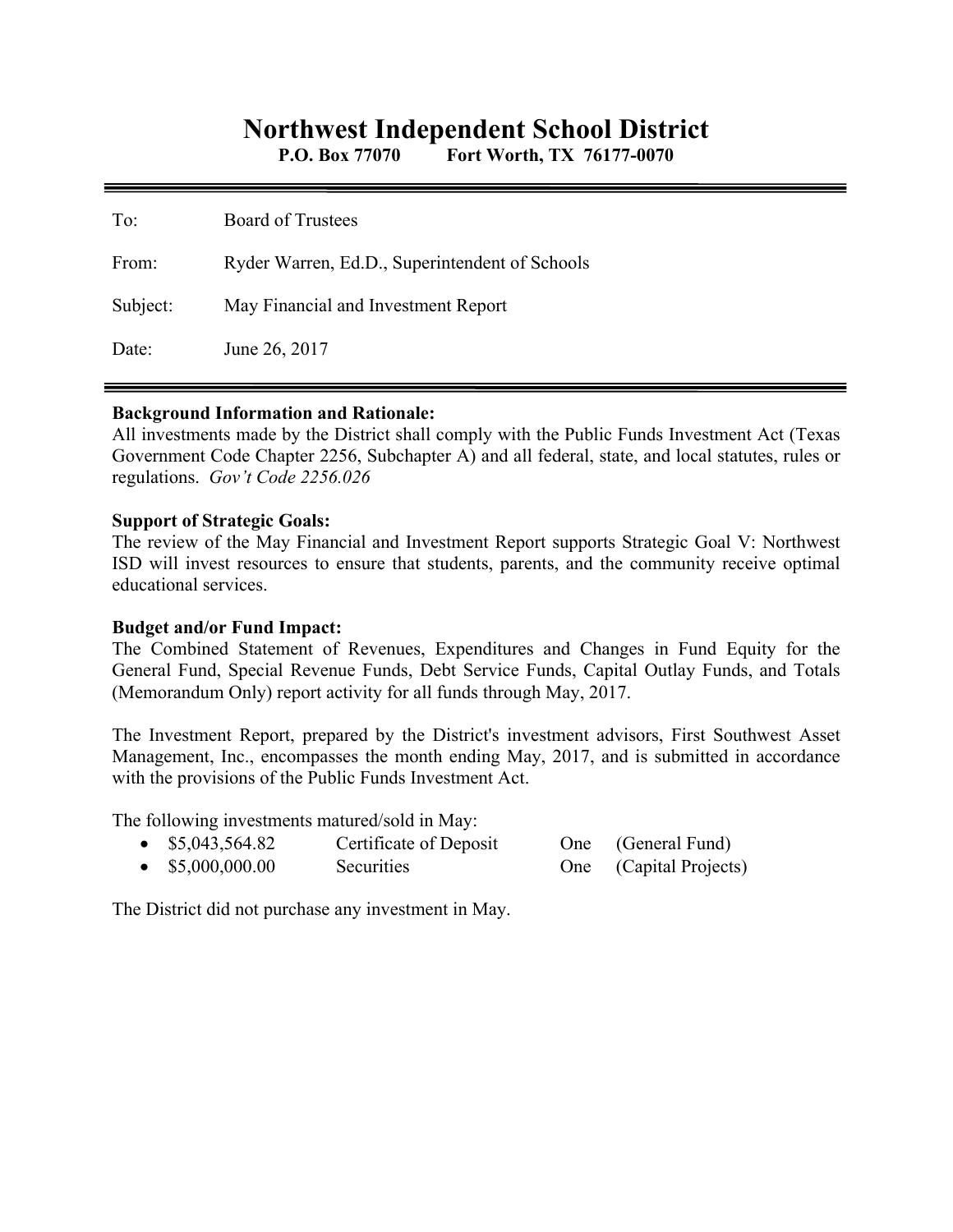Investments for the District's General Fund, Debt Service Funds, Capital Projects Funds, and Internal Service Funds total \$192,903,646.85 as of May 31, 2017.

|                               | Yield           |                     |
|-------------------------------|-----------------|---------------------|
|                               | to              |                     |
| <b>Fund</b>                   | <b>Maturity</b> | <b>Market Value</b> |
| General Fund                  | 0.761%          | \$95,848,940.35     |
| Special Revenue Funds         | 0.824%          | 1,662,841.64        |
| Debt Service Funds            | 0.784%          | 42,675,569.75       |
| <b>Capital Projects Funds</b> | 0.931%          | 14,122,150.99       |
| Capital Projects Funds - AFB  | 0.742%          | 38,594,144.12       |
| Total                         | በ 775%          | \$192,903,646.85    |

Board Policy states that, "The investment portfolio shall be diversified in terms of investment instruments, maturity scheduling, and financial institutions to reduce risk of loss resulting from over concentration of assets in a specific class of investments, specific maturity, or specific issuer."

The District portfolio is diversified in terms of **investment instruments**.



| Portfolio Composition by Security Type |       | Portfolio Composition by Issuer |       |
|----------------------------------------|-------|---------------------------------|-------|
| Local Government Investment Pool       | 8%    | Treasury                        | 43%   |
| Certificates of Deposit                | 9%    | <b>FHLB</b>                     | 16%   |
| <b>Bank Deposit</b>                    | $7\%$ | <b>FNMA</b>                     | 15%   |
| Treasury                               | 43%   | Compass                         | $7\%$ |
| <b>Agency Bullet</b>                   | 28%   | TexPool                         | $8\%$ |
| Agency Disco                           | $5\%$ | Woodhaven                       | $4\%$ |
|                                        |       | Other Issuers                   | 8%    |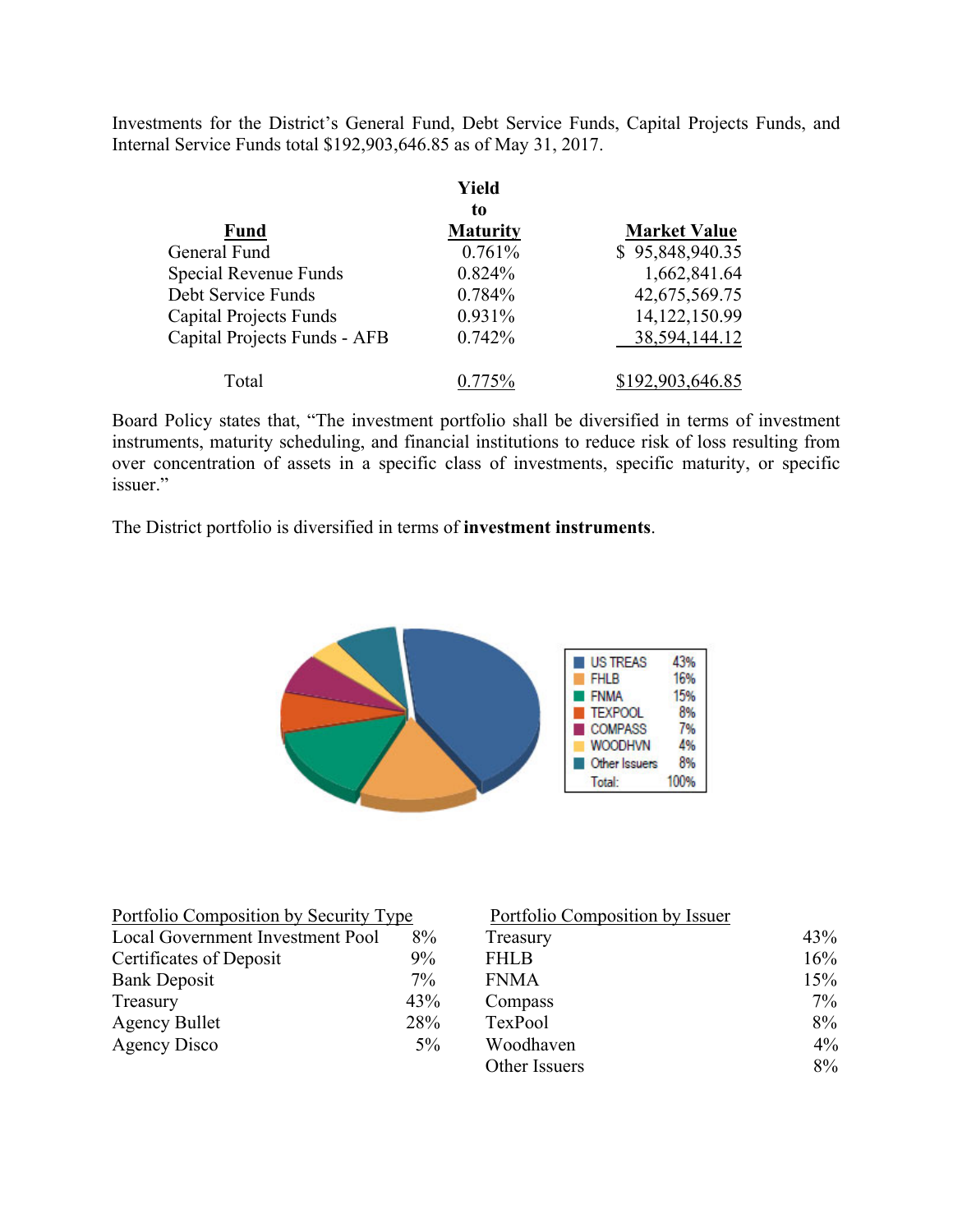

The District portfolio is diversified in terms of **maturity scheduling:** 

### **Maturity Schedule**

| Overnight       | 15% | \$28,858,632.53 |
|-----------------|-----|-----------------|
| $0-3$ Months    | 33% | \$62,979,642.00 |
| $3 - 6$ Months  | 23% | \$45,034,917.37 |
| $6 - 12$ Months | 29% | \$56,030,454.95 |

The District portfolio currently outperforms all the **benchmark comparisons**.



Note 1: CMT stands for Constant Maturity Treasury. This data is published in Federal Resene Statistical Release H.15 and represents an average of all actively traded Treasury securities having that time remaining until mat Note 2: Benchmark data for TexPool is the monthly average yield.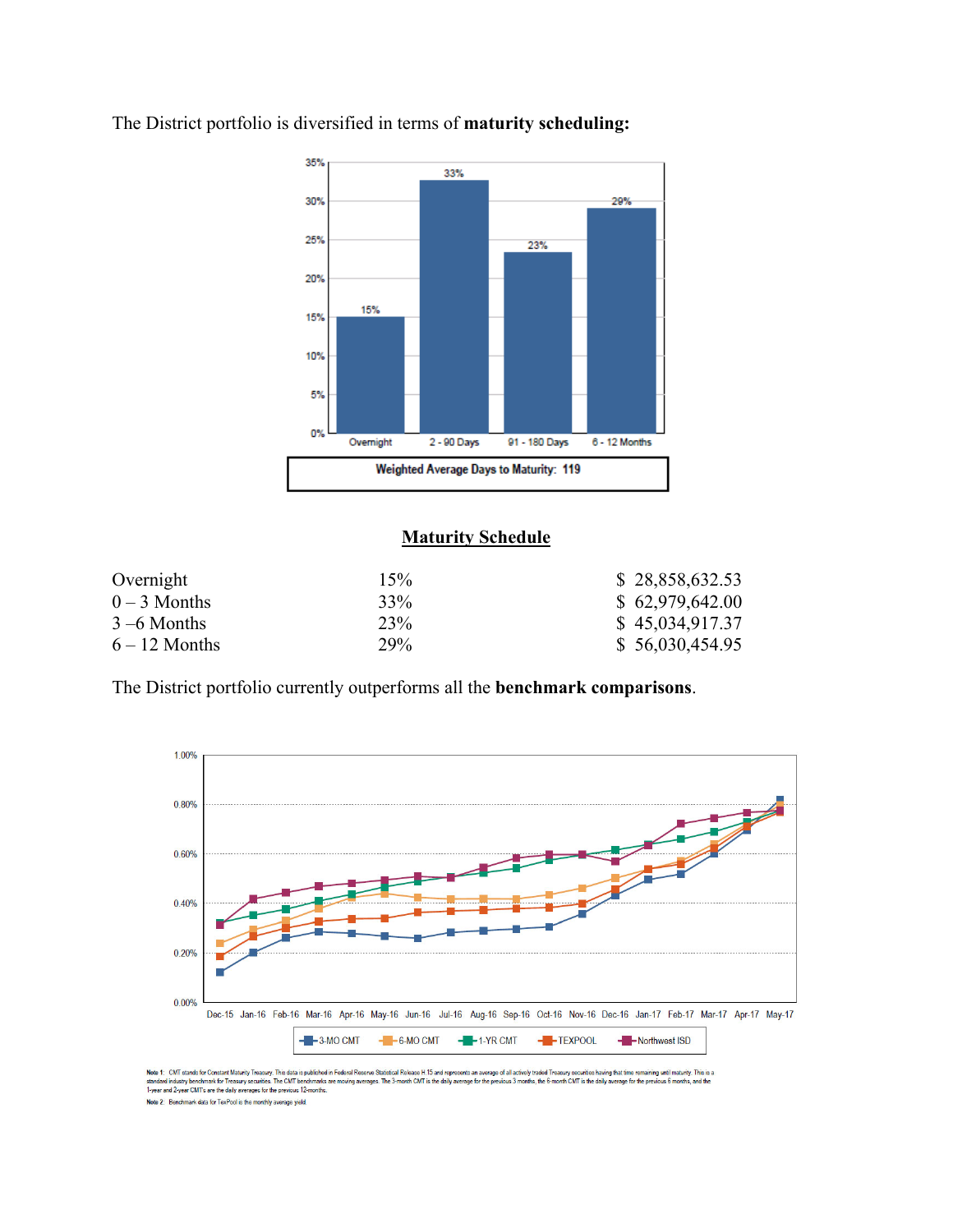

The **TexPool Economic & Market Commentary for June, 2017**, notes that,

## **When \$1 ≠ \$1**

As money market reform neared last year, many investors voiced concern about the possibility that the fl oating net asset value (FNAV) of institutional prime and tax-free money funds could slip below \$1, or more specifi cally below the new \$1.0000 reporting standard. Unlike stable NAV products, these institutional fund shares could lose actual value.

It was a legitimate worry, of course. But it turns out that since the recent reforms, FNAVs across the money market fund industry largely have been fractionally above \$1 (most coming in the fourth decimal place). That has led to a common question: Are we required to manage our funds to pull these FNAVs down to \$1.0000? The answer is simply no.

The confusion is understandable. For decades the tenet of money funds has been that shares remain at a dollar, with managers permitted to round by the penny to stay there. There is no such restriction for institutional prime and municipal money funds. Their FNAVs can end each trading day higher or lower than \$1.0000, increasing or decreasing total return.

So, we don't set out to exceed a dollar; it is just a function of how we manage. We make decisions based on our fundamental research about the credit of the issuers, our economic outlook and our predictions for Federal Reserve policy. That can result in FNAV appreciation or depreciation. But we don't consider the former a positive or the latter a negative—just the result of what value the market is providing at that time. That being said, it would take a major market moving event to pull the currently elevated FNAVs down significantly. Movement either way likely will be gradual.

Why have FNAVs risen in the first place? Usually when interest rates rise, prices go down. We think it's been due to a combination of the dramatic appreciation of floating-rate securities in late 2016 and early 2017, and enlarged spreads between government and prime securities—both a result of the reforms.